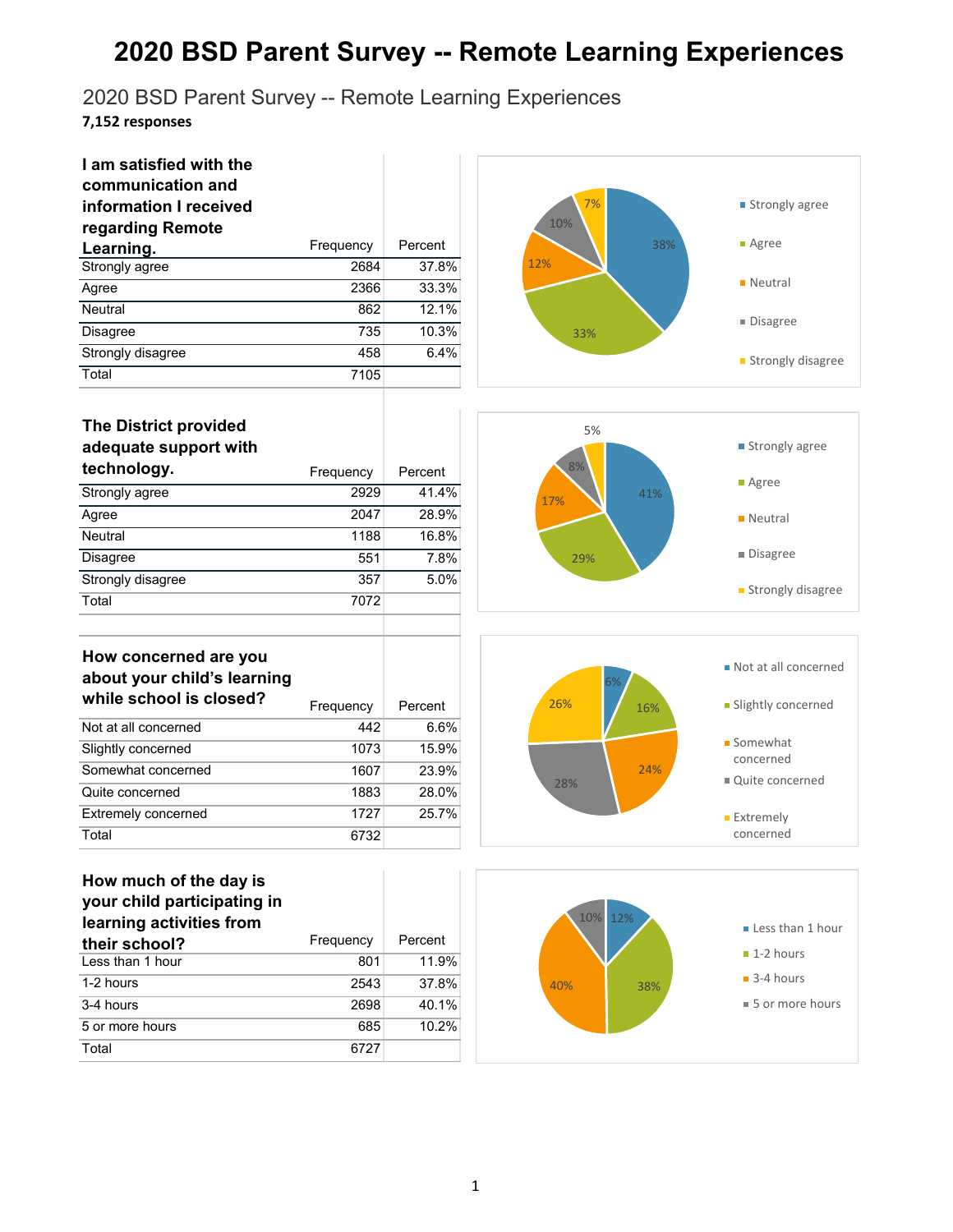| Which of the following<br>challenges have you faced |           |         |
|-----------------------------------------------------|-----------|---------|
| in supporting your child's                          |           |         |
| remote or "online"                                  |           |         |
| learning?                                           | Frequency | Percent |
| Lack of, or unreliable, Internet                    | 658       | 10.1%   |
| service                                             |           |         |
| Lack of technology devices, e.g.,                   | 294       | 4.5%    |
| computer, laptop or tablet                          |           |         |
| Challenges using technology                         | 2042      | 31.3%   |
| Assignment was not in my home                       | 246       | 3.8%    |
| language                                            |           |         |
| I didn't understand the assignment                  | 1968      | 30.4%   |
| It was hard for me to find time to                  | 3261      | 49.8%   |
| help my child                                       |           |         |
| Child wasn't interested/engaged or                  | 3330      | 50.8%   |
| refused to participate                              |           |         |
| Child was distracted, could not pay                 | 3653      | 55.7%   |
| attention                                           |           |         |
|                                                     |           |         |



| Elementary: During the closure<br>I am satisfied with the<br>communication and<br>information I received from<br>my child's teacher during |           |         |
|--------------------------------------------------------------------------------------------------------------------------------------------|-----------|---------|
| <b>Remote Learning.</b>                                                                                                                    | Frequency | Percent |
| Definitely agree                                                                                                                           | 1936      | 54.1%   |
| Somewhat agree                                                                                                                             | 870       | 24.3%   |
| Neutral                                                                                                                                    | 322       | 9.0%    |
| Somewhat disagree                                                                                                                          | 275       | 7.7%    |
| Definitely disagree                                                                                                                        | 175       | 4.9%    |
| Total                                                                                                                                      | 3578      |         |





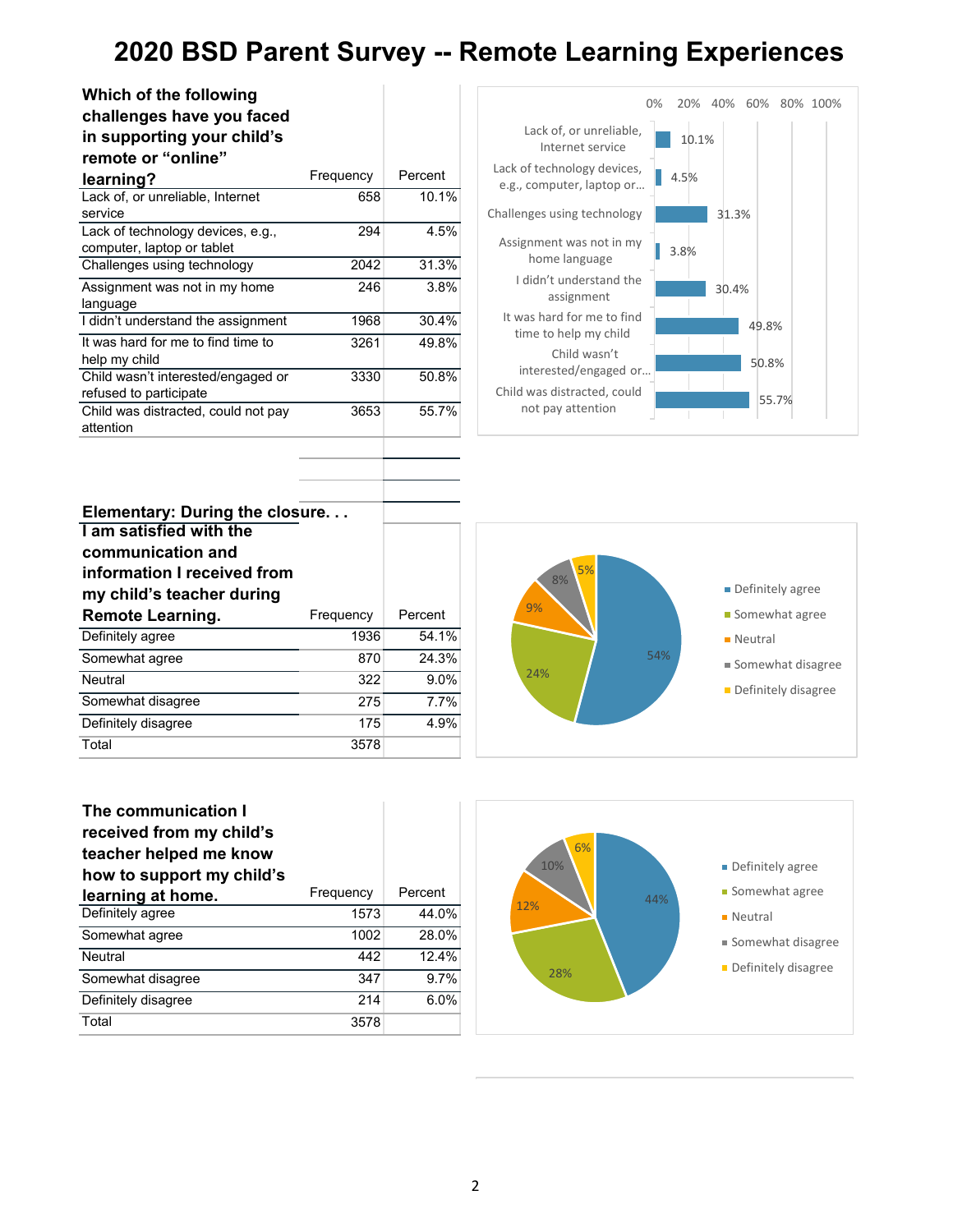| I am satisfied with the<br>amount of time my child<br>had contact with the |           |         |
|----------------------------------------------------------------------------|-----------|---------|
| teacher each week.                                                         | Frequency | Percent |
| Definitely agree                                                           | 1140      | 31.9%   |
| Somewhat agree                                                             | 799       | 22.3%   |
| <b>Neutral</b>                                                             | 498       | 13.9%   |
| Somewhat disagree                                                          | 600       | 16.8%   |
| Definitely disagree                                                        | 541       | 15.1%   |
| Total                                                                      | 3578      |         |



#### **My child was able to engage in the Remote Learning lessons either independently or with support from home.** Frequency Percent<br>Definitely agree 1493 41.7% Definitely agree Somewhat agree 1166 32.6% Neutral 423 11.8% Somewhat disagree 310 8.7% Definitely disagree 186 5.2% Total 3578

Somewhat disagree 143 4.0% Definitely disagree 148 4.1%

Total 3578



#### **I was able to support my child with Remote Learning.** Frequency Percent<br>Definitely agree 1267 35.4% Definitely agree Somewhat agree 1330 37.2% Neutral 454 12.7% Somewhat disagree 368 10.3% Definitely disagree 159 4.4% Total 3578 **My child participated in whole group lessons or class meetings.** Frequency Percent<br>Definitely agree 2266 63.3% Definitely agree Somewhat agree 787 22.0% Neutral 234 6.5% 35% 37% 13% 10% 5% **Definitely agree Somewhat agree Neutral** Somewhat disagree **Definitely disagree** 63% 22% 7% 4% 4% **Definitely agree Somewhat agree Neutral** Somewhat disagree

3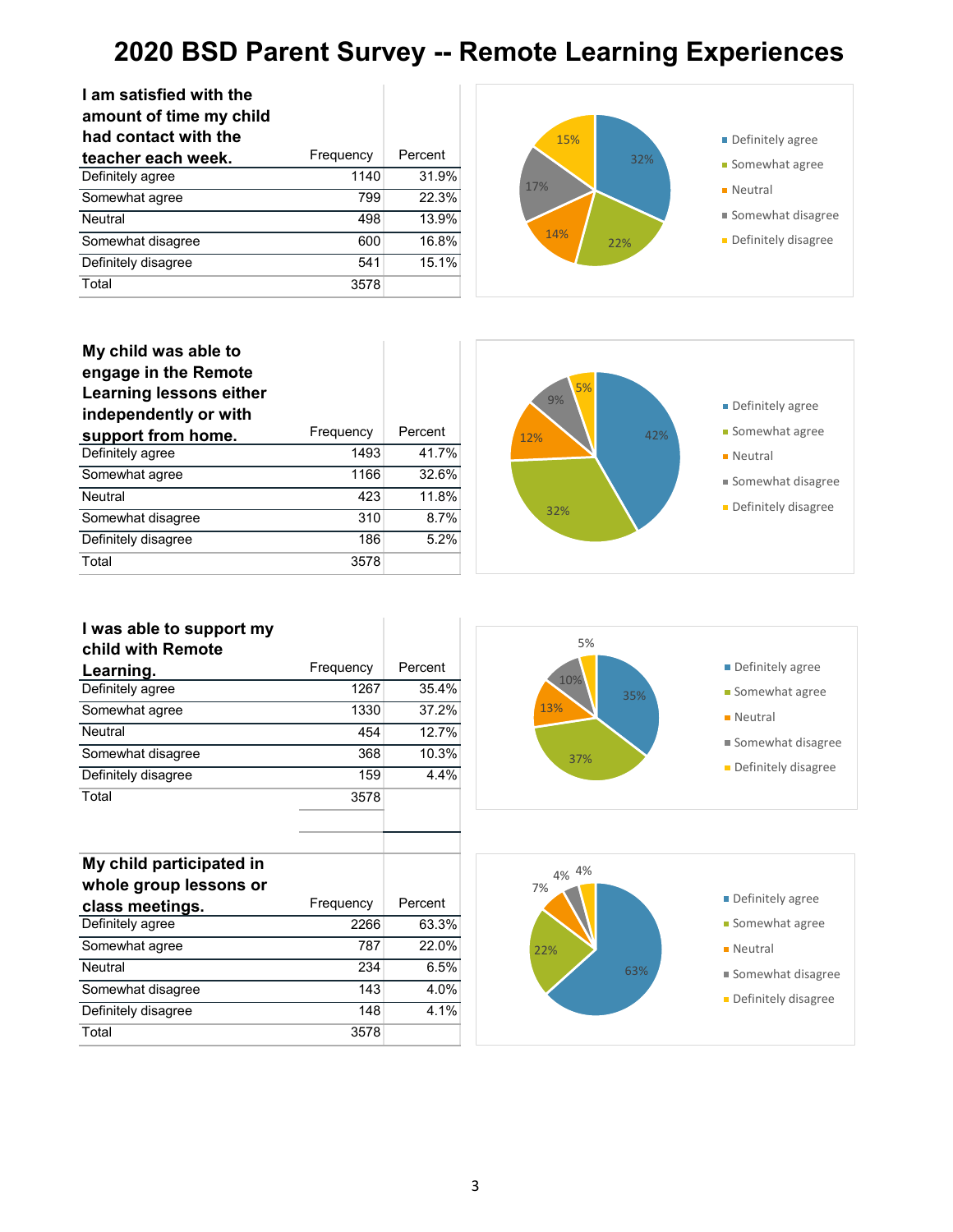| small group lessons.                                                                                               | Frequency | Percent | 70 ل<br>7%   |
|--------------------------------------------------------------------------------------------------------------------|-----------|---------|--------------|
| Definitely agree                                                                                                   | 2109      | 58.9%   | 8%           |
| Somewhat agree                                                                                                     | 732       | 20.5%   |              |
| Neutral                                                                                                            | 293       | 8.2%    | 21%<br>59%   |
| Somewhat disagree                                                                                                  | 181       | 5.1%    |              |
| Definitely disagree                                                                                                | 263       | 7.4%    |              |
| Total                                                                                                              | 3578      |         |              |
| My child completed work<br>assigned by their teacher.                                                              |           |         | 3%           |
|                                                                                                                    | Frequency | Percent | 8%           |
| Definitely agree                                                                                                   | 1779      | 49.7%   | 9%           |
| Somewhat agree                                                                                                     | 1080      | 30.2%   | 50%          |
| Neutral                                                                                                            | 306       | 8.6%    | 30%          |
| Somewhat disagree                                                                                                  | 295       | 8.2%    |              |
| Definitely disagree                                                                                                | 118       | 3.3%    |              |
| Total                                                                                                              | 3578      |         |              |
| My child's teacher and<br>building staff respected my<br>family's ability to engage in<br>the Remote Learning work |           |         | 3% 3%<br>14% |
| at this time.                                                                                                      | Frequency | Percent |              |
| Definitely agree                                                                                                   | 2164      | 60.5%   | 20%          |
| Somewhat agree                                                                                                     | 721       | 20.2%   | 60%          |
| Neutral                                                                                                            | 485       | 13.6%   |              |
| Somewhat disagree                                                                                                  | 110       | 3.1%    |              |
| Definitely disagree                                                                                                | 98        | 2.7%    |              |
|                                                                                                                    |           |         |              |



| small group lessons. | Frequency | Percent |
|----------------------|-----------|---------|
| Definitely agree     | 2109      | 58.9%   |
| Somewhat agree       | 732       | 20.5%   |
| Neutral              | 293       | 8.2%    |
| Somewhat disagree    | 181       | 5.1%    |
| Definitely disagree  | 263       | 7.4%    |
| Total                | 3578      |         |







#### **My child's teacher and building staff respected my family's ability to engage in the Remote Learning work**

|                     |      | יו שטוע ו |
|---------------------|------|-----------|
| Definitely agree    | 2164 | 60.5%     |
| Somewhat agree      | 721  | 20.2%     |
| Neutral             | 485  | 13.6%     |
| Somewhat disagree   | 110  | 3.1%      |
| Definitely disagree | 98   | 27%       |
| Total               | 3578 |           |



| - -<br>English? | Frequency | Percent |
|-----------------|-----------|---------|
| Yes             | 1413      | 39.5%   |
| No              | 2165      | 60.5%   |
| Total           | 3578      |         |

| Did your child pick up a         |           |         |
|----------------------------------|-----------|---------|
| <b>Remote Learning packet in</b> |           |         |
| Spanish?                         | Frequency | Percent |
| Yes                              | 79        | 2.2%    |
| No                               | 3499      | 97.8%   |
| Total                            | 3578      |         |



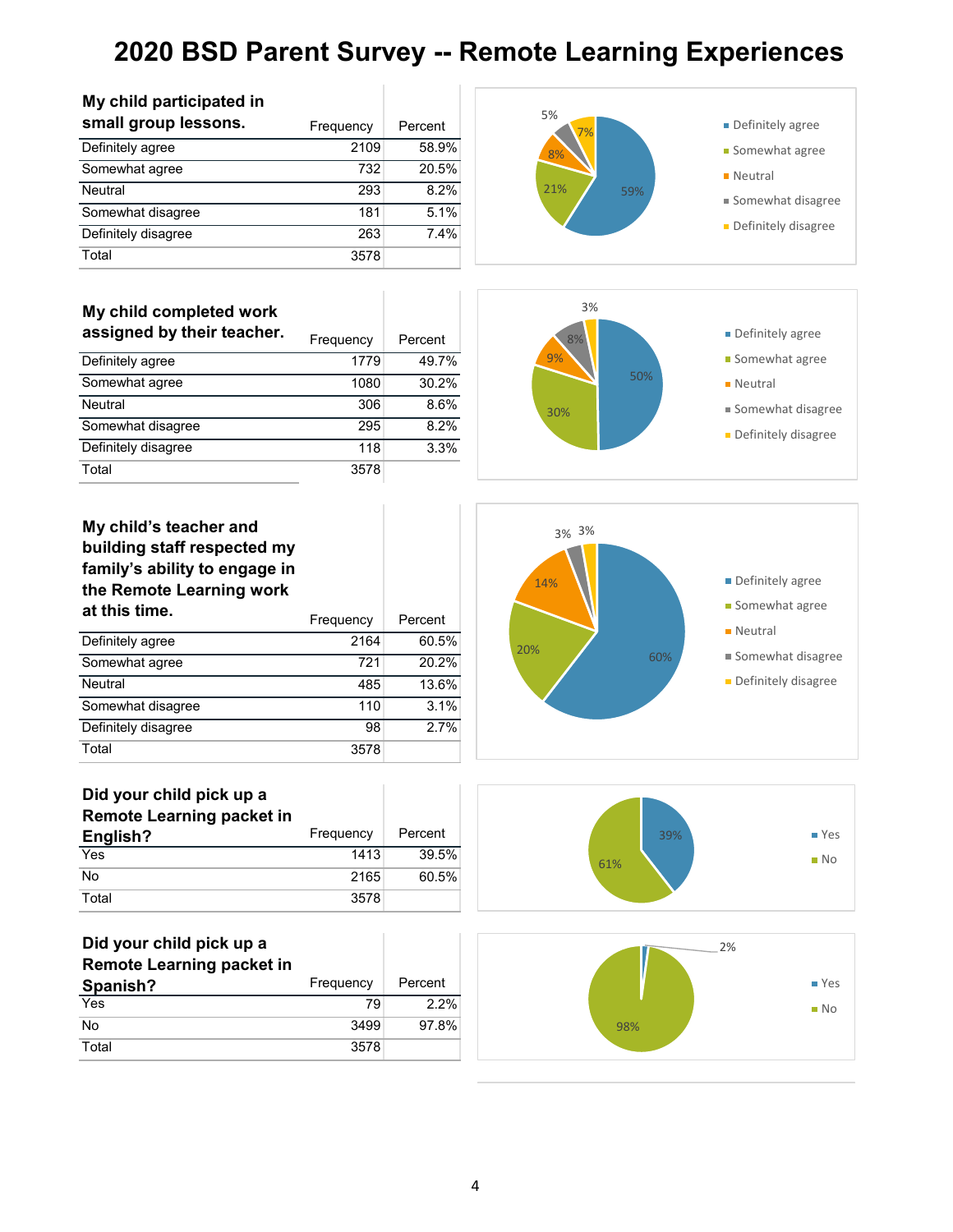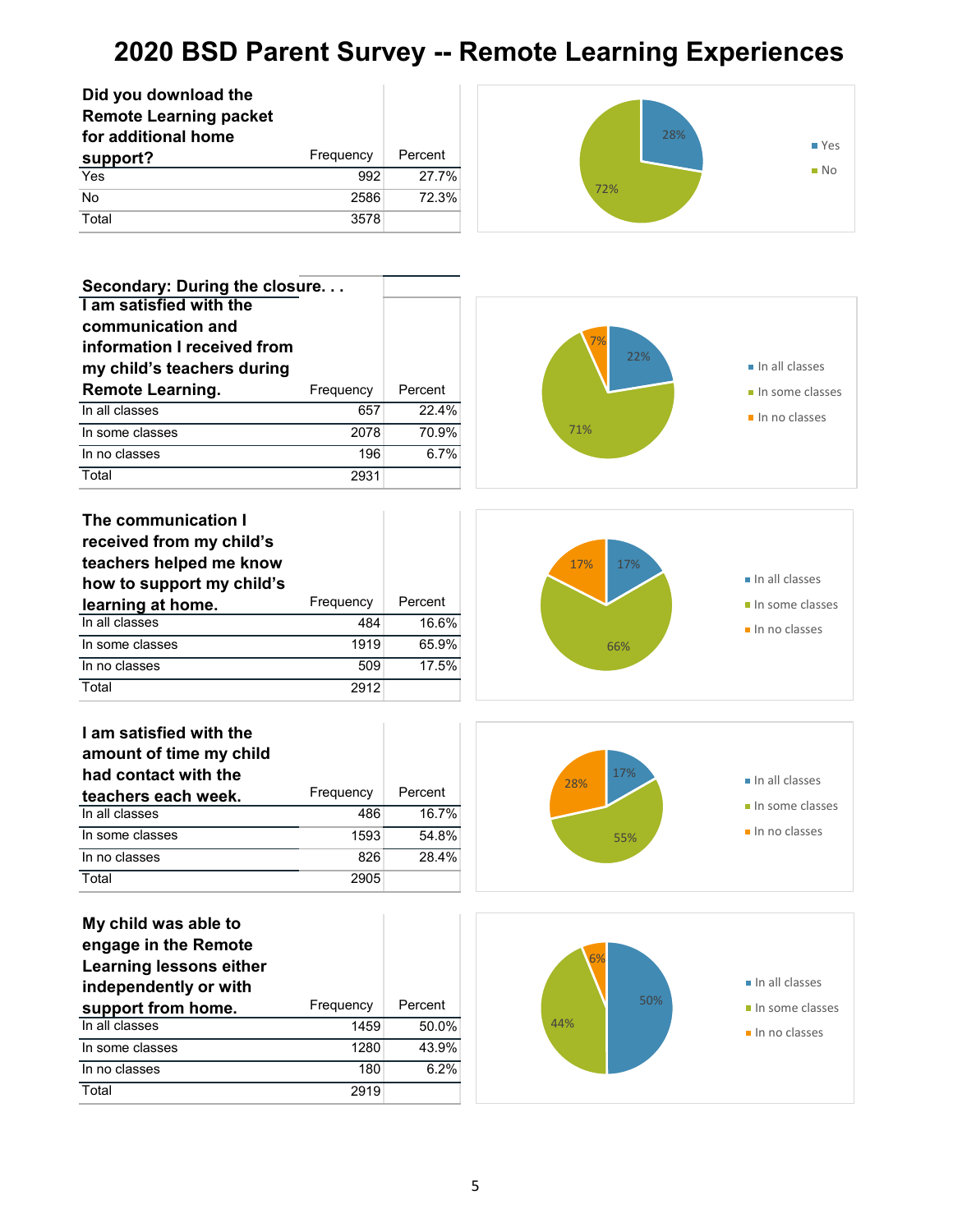| I was able to support my<br>child with Remote<br>Learning.<br>In all classes<br>In some classes<br>In no classes<br>Total | Frequency<br>982<br>1514<br>401<br>2897 | Percent<br>33.9%<br>52.3%<br>13.8% |
|---------------------------------------------------------------------------------------------------------------------------|-----------------------------------------|------------------------------------|
| My child participated in<br>whole group lessons or                                                                        |                                         |                                    |
| class meetings.                                                                                                           | Frequency                               | Percent                            |
| In all classes                                                                                                            | 594                                     | 20.4%                              |
|                                                                                                                           |                                         |                                    |
| In some classes                                                                                                           | 1673                                    | 57.5%                              |
| In no classes                                                                                                             | 645                                     | 22.1%                              |

| My child participated in |           |         |
|--------------------------|-----------|---------|
| small group lessons.     | Frequency | Percent |
| In all classes           | 390       | 13.6%   |
| In some classes          | 1315      | 45.7%   |
| In no classes            | 1172      | 40.7%   |
| Total                    | 2877      |         |

T



| My child completed work<br>assigned by their teachers. | Frequency | Percent |
|--------------------------------------------------------|-----------|---------|
| In all classes                                         | 1711      | 58.5%   |
| In some classes                                        | 1130      | 38.6%   |
| In no classes                                          | 83        | 2.8%    |
| Total                                                  | 2924      |         |



## 56% 37% 7% In all classes In some classes In no classes

| My child's teachers and       |           |                |
|-------------------------------|-----------|----------------|
| building staff respected my   |           |                |
| family's ability to engage in |           |                |
| the Remote Learning work      |           |                |
| at this time.                 | Frequency | Percent        |
| In all classes                | 1568      | $55.6^{\circ}$ |

| In all classes  | 1568 | 55.6% |
|-----------------|------|-------|
| In some classes | 1057 | 37.5% |
| In no classes   | 196  | 6.9%  |
| Total           | 2821 |       |